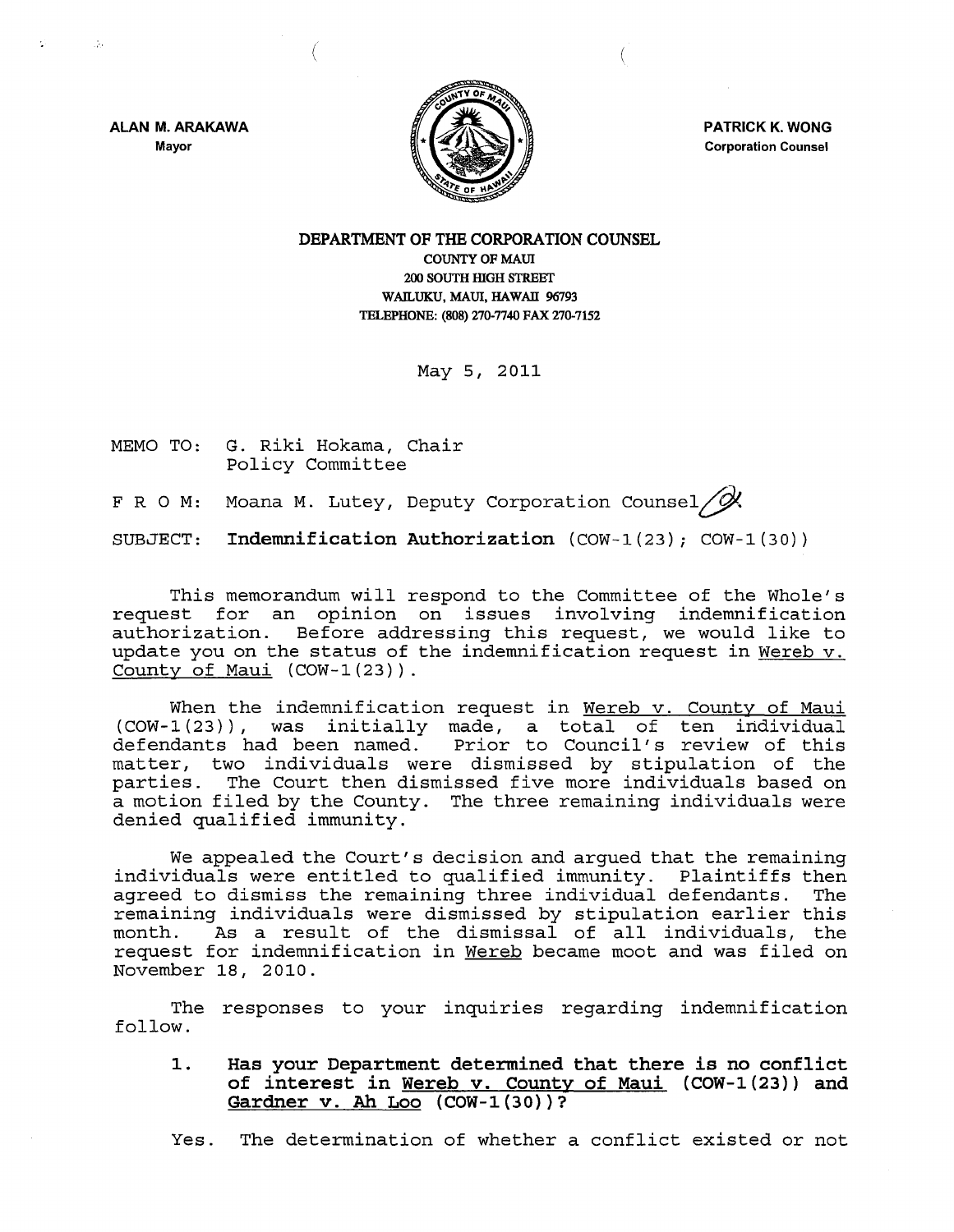G. Riki Hokama, Chair May 5, 2011 Page 2

€

was made soon after we were served with each lawsuit. Unlike in other civil cases, we are provided with a voluminous amount of information in police cases without the need for discovery. This information in portee cases without the heed for discovery. This<br>is due to the fact that the investigations in these cases are performed by trained officers. We typically receive the statements of all witnesses, the Plaintiff, all involved officers, diagrams,<br>photographs and video surveillance (where applicable). As a photographs and video surveillance (where applicable). result, we are able to make a determination as to whether a conflict exists very quickly. There was no conflict in either of the above-listed cases.

# **a. If your Department has determined that there is no conflict of interest, can you please explain the reason for seeking indemnification authorization?**

We seek indemnification to protect the individual defendants' assets. Punitive damages can only be assessed against an<br>individual. Absent indemnification, the police officer's assets Absent indemnification, the police officer's assets would be in jeopardy if punitive damages were imposed.

> **b. If your Department has determined that an actual or potential conflict of interest does exist, and is the basis for the request for indemnification, please explain what the actual or potential conflict of interest is. Please also explain why your Department recommends that the Council authorize indemnification, rather than hiring special counsel.**

The existence of a conflict does not determine whether indemnification will be sought. In the above-listed cases, no We have asked for indemnification for the officers to protect their personal assets.

Hiring special counsel would be an option if the Police Commission determined that an officer was entitled to legal counsel and had a conflict with the County. We have not yet been in that position. If we are faced with that position in the future, If we are faced with that position in the future, special counsel may be necessary.

# **2. Does your Department apply a different standard for indemnification of County officers and employees who are not police officers:**

Yes. Police cases are handled differently from other types of cases because the determination of whether a police officer is entitled to legal counsel is at the sole discretion of the Police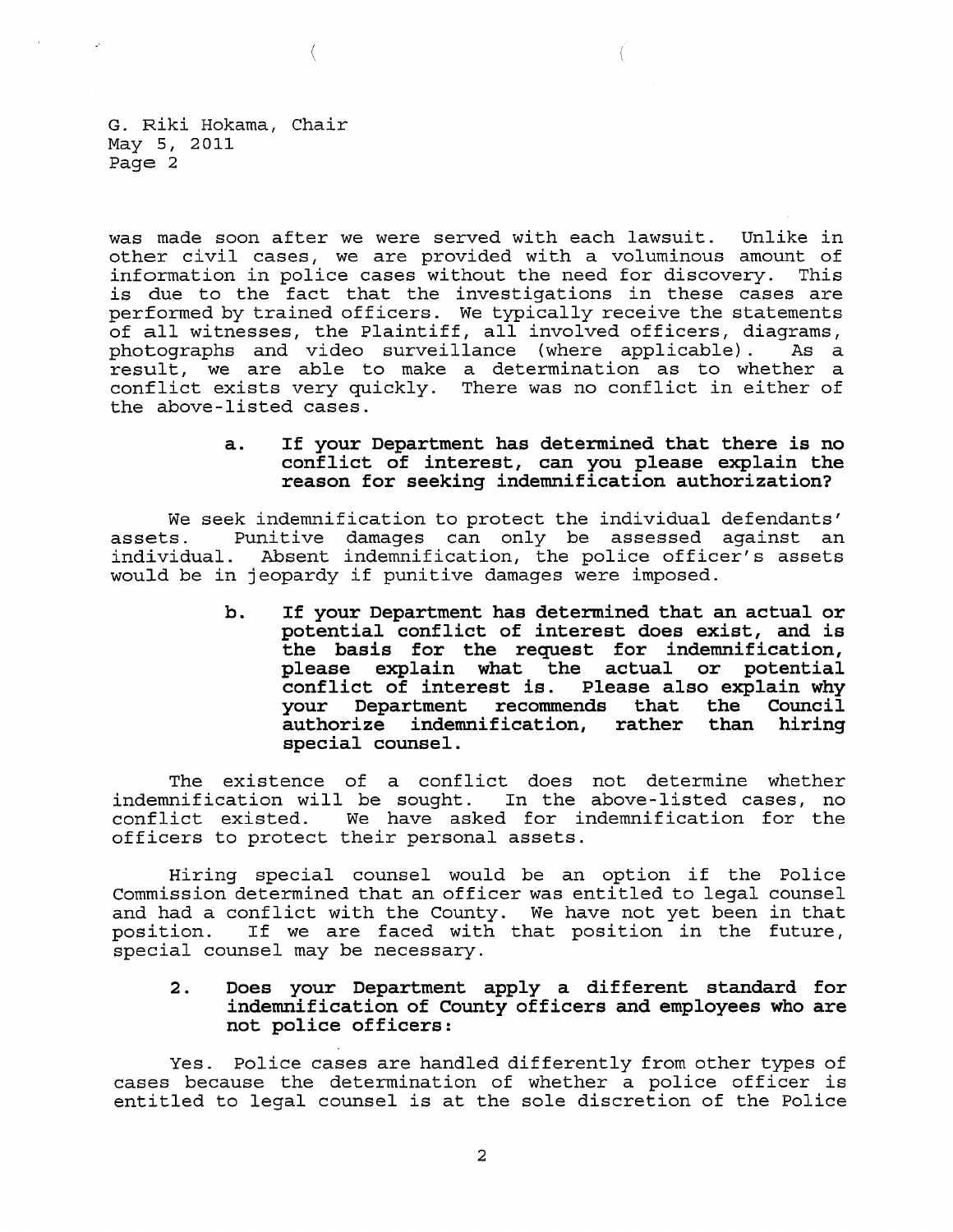G. Riki Hokama, Chair May 5, 2011 Page 3

Commission. The Police Commission has this authority pursuant to Hawaii Revised Statues §52D-9. H.R.S.§ 52D-9 states:

The determination of whether an act, for which the police officer is being prosecuted or sued, was done in the performance of the police officer's duty, so as to entitle the police officer to be represented by counsel provided by the county, **shall be made by the police commission of the county.** Before making a determination, the police commission shall consult the county attorney or the corporation counsel, who may make a recommendation to the police commission with respect thereto if the<br>county attorney or corporation counsel so desires. The county attorney or corporation counsel so desires. **The**  determination of the police commission shall **conclusive for the purpose of this section** and section 52D-S. (Emphasis supplied).

Based on the language contained in the above-listed statute, the County would be obligated to provide legal counsel if the<br>Police Commission determined that representation was warranted. In Police Commission determined that representation was warranted. cases where the Police Commission determines that the police officer is not entitled to representation, the officer is notified that he or she will need to obtain legal counsel at his or her own expense.

In regard to the timing of the presentation of police cases to the Committee of the Whole, we are required to first allow the Police Commission to make their determination on representation before presenting that matter to the Committee. A presentation to the Committee before the Police Commission has heard a police officer's legal request would be premature.

As discussed in our September 14, 2010 memorandum, we seek indemnification for police officers at the earliest practicable  $time$ . In some instances, that may be before any substantive motion has been filed. In others, such as the Wereb case where there was ed. In others, such as the <u>Wereb</u> case where there was<br>basis for litigation against the individuals, no legal basis for litigation indemnification would be sought after a substantive motion has been ruled upon.

#### 3. **Timing of the Request for Indemnification in Veterans case. Molokai**

There is no conflict in our prior advice on police cases and the position taken in the Molokai Veterans case. In typical litigation cases, such as the Veterans case, the determination of conflict is difficult to assess before discovery has been